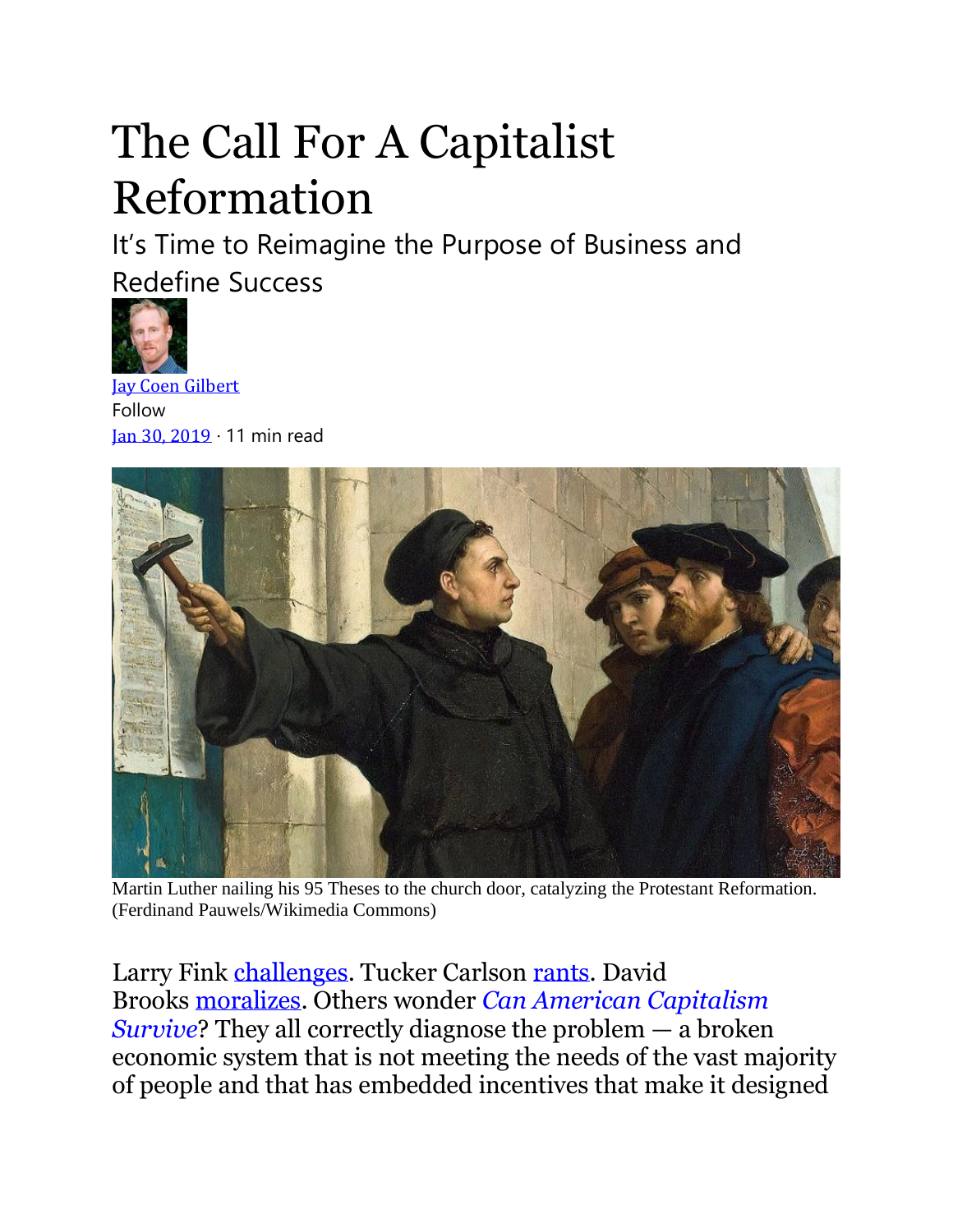to fail in the more perilous times ahead — but they all fail to see clearly how long we've had this problem, what is its root cause, and what is required for its solution.

Capitalism did not go off the rails in the last 40 years. It may have metastasized into a financialized cancer, but capitalism's cancer gene has been there since the beginning. Unconstrained, growthat-any-cost, profit-over-purpose capitalism has destroyed the lives of millions upon millions of people for hundreds of years. They just weren't people we typically cared enough about to behave differently or to question the system, as long as it was working for us. By "we" and "us," I mean those who created and have benefited most from the capitalist system. But we are coming to [a day of](https://www.reuters.com/article/us-france-protests-macron/frances-macron-reeling-as-tough-stance-against-yellow-vests-backfires-idUSKCN1P00KG)  [reckoning.](https://www.reuters.com/article/us-france-protests-macron/frances-macron-reeling-as-tough-stance-against-yellow-vests-backfires-idUSKCN1P00KG) If we do not properly diagnose the root cause of our potentially fatal illness, we will fail to develop or — worse — fail to use a promising cure.

That such diverse public figures as Fink, Carlson and Brooks are now recognizing what everyday people around the world have known and felt for a long time is good news. System change can only happen if there is widespread recognition that the current system is failing. But that is not enough: System change also requires a credible alternative.

## **Our Historic Opportunity**

Certain moments in history are pivotal. Those of us in positions of power lucky enough to live in those moments have the opportunity to shape the contours of history for future generations.

#### To understand better the opportunity we have today, it is useful to look back to previous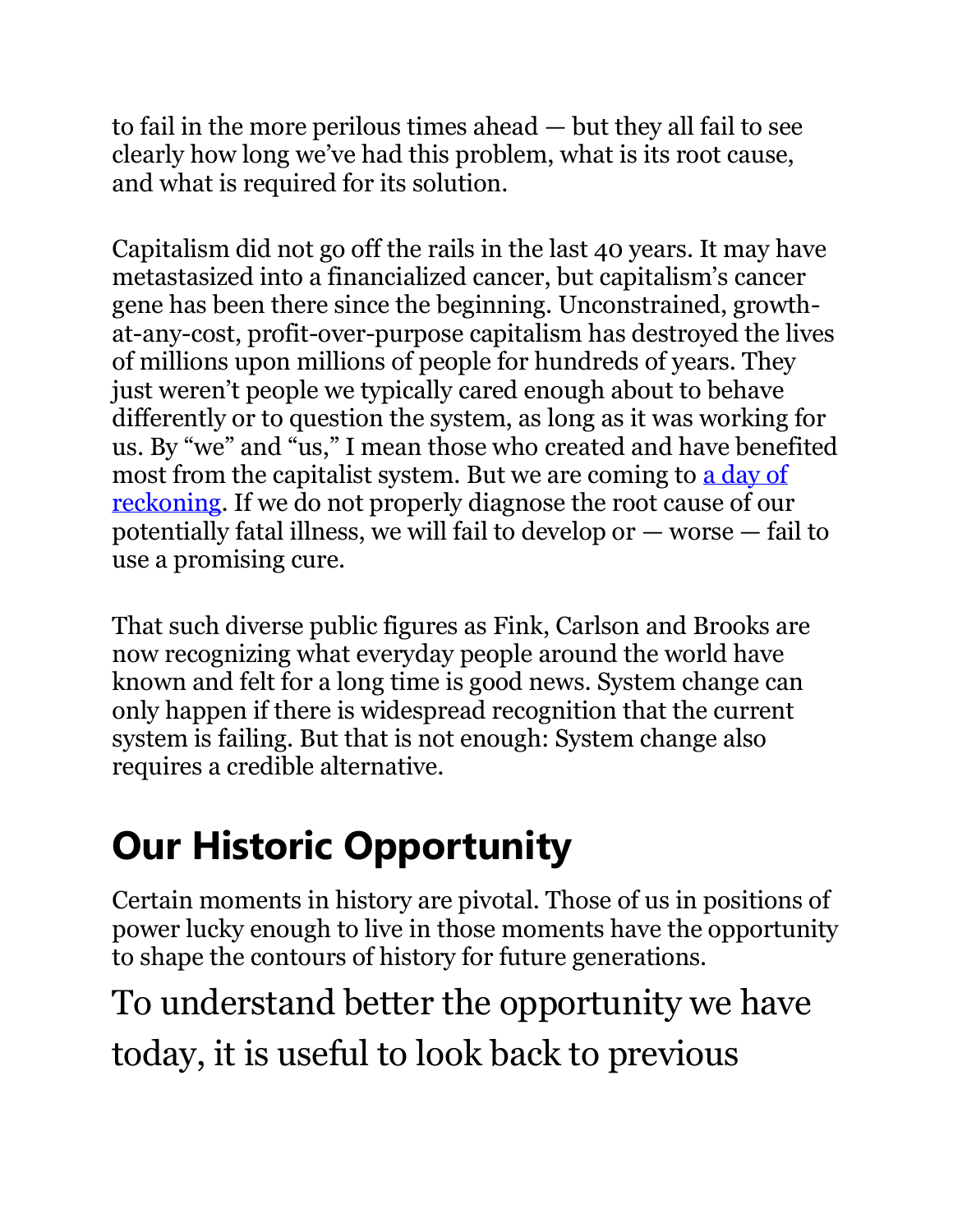#### pivotal moments that have shaped our lives in ways at once profound and invisible — like the quality of the air we breathe.

In the Middle Ages, the Catholic Church was the most powerful institution in the world, and it was in desperate need of reformation. In response, a relatively unknown monk named Martin Luther posted [95 Theses](https://www.christianitytoday.com/history/issues/issue-28/1517-luther-posts-95-theses.html) to the public bulletin board of the day, challenging the Church's fundamental corruption that let people off the hook for their bad behavior as long as they made charitable contributions to the Church. That single act of courage catalyzed the Protestant Reformation which, along with the [Age of](https://bthechange.com/the-future-is-an-act-of-creation-3b831abd1bbc)  [Discovery,](https://bthechange.com/the-future-is-an-act-of-creation-3b831abd1bbc) accelerated the culture shift that gave birth to the Scientific Revolution, ushered in the Enlightenment and, perhaps most profoundly, unleashed the ethic of [Individualism](https://bthechange.com/i-accuse-individualism-2a538d318bf6) and the forces of Capitalism, which have increasingly dominated our culture globally for the last 500 years.

Fast forward to today: Capitalism is the most powerful institution in the world. As did the Church, capitalism shapes every part of our lives in myriad ways, from the beautiful to the destructive. Growing populist anger and the internet's potential for radical transparency in the decade since the global financial crisis are elevating a fundamental public debate about the role of business in society and whether business should put [purpose before profit.](https://www.blackrock.com/corporate/investor-relations/larry-fink-ceo-letter?cid=ppc%3ABlackRock_USWA%3Agoogle%3Alarryfinkletter&gclid=EAIaIQobChMI65Lz_fuD4AIVj4nICh0KLQeWEAAYASAAEgIP4_D_BwE&gclsrc=aw.ds) Others across the ideological spectrum have pointed out the obvious: [hyper-individualism](https://www.nationalreview.com/magazine/2018/04/16/lonely-america/) and its offspring, [winners-take-all](http://time.com/5398801/jeff-bezos-philanthropy/)[capitalism,](http://time.com/5398801/jeff-bezos-philanthropy/) have together become an economic system that is in desperate need of reformation if it is to deliver on its unfulfilled promise to create prosperity for all, and for the long term.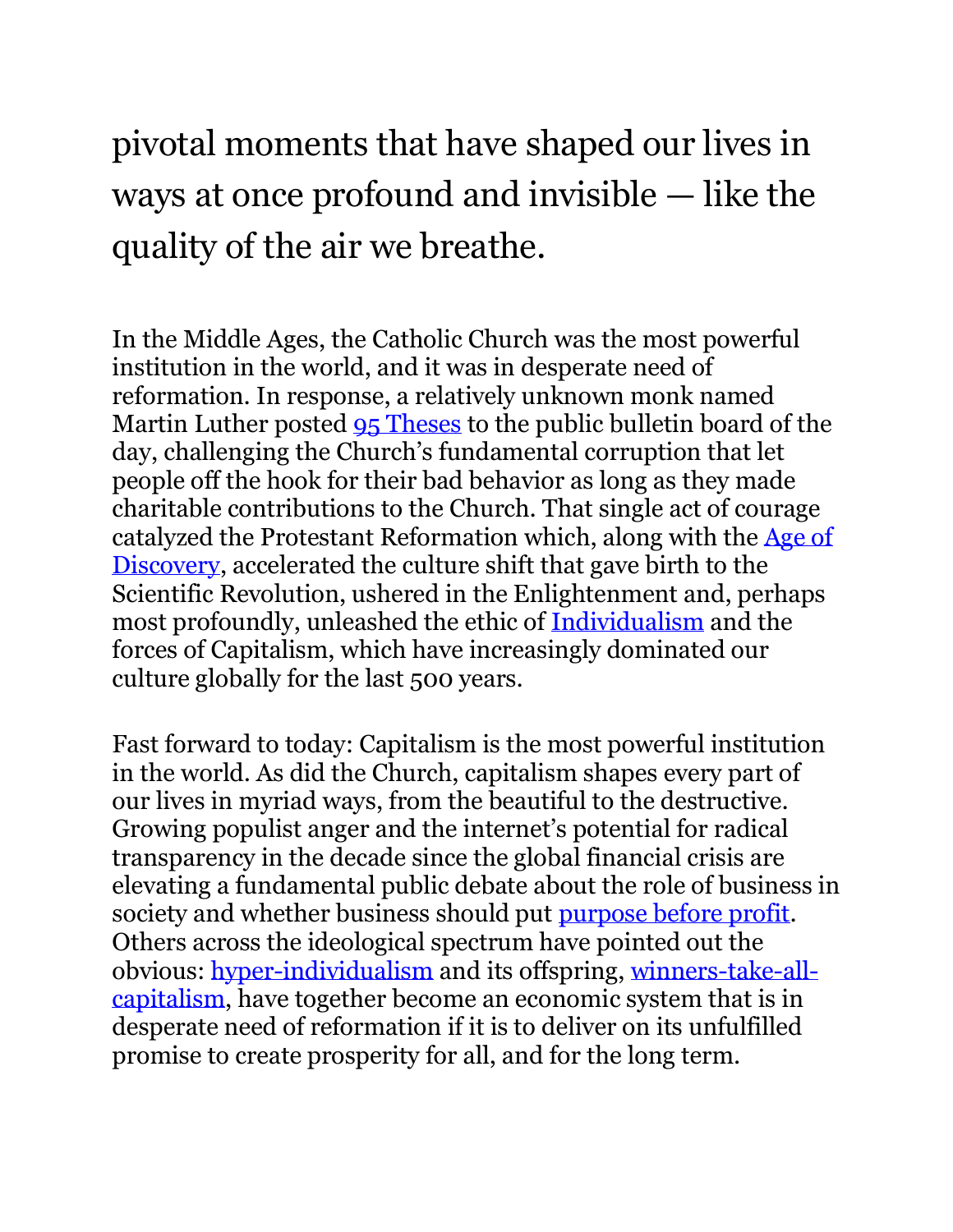But who will accelerate the necessary culture shift today and nail 21st Century Theses to capitalism's door?

As it required a monk to reform the Church, it will require business leaders to reform capitalism.

Today every business leader in the world has the power to unleash a new reformation — a Capitalist Reformation — that has the potential to shape our history for the next 500 years.

## **The Capitalist System in History**

The history of capitalism is like the history of humanity: complex; full of darkness and light; a reflection of who we are.

The British East India Company and the Dutch East India Company were the world's first corporations. They were both founded around 1600, about 80 years after Martin Luther's courageous act — and about the same distance as we are today from World War II and America's "Greatest Generation." For hundreds of years, these and other early corporations literally added to our [spice of life](https://www.britannica.com/topic/East-India-Company) and made our lives [sweeter.](https://www.smithsonianmag.com/history/sugar-masters-in-a-new-world-5212993/) Increased trade helped ideas flow more freely, particularly in the Western world. It also helped innovations multiply; comfort, convenience and leisure increase for many; and wealth accumulate for some. Yet, imperial capitalism came at a high cost with devastating [negative consequences:](https://www.forbes.com/sites/hbsworkingknowledge/2017/05/03/the-clear-connection-between-slavery-and-american-capitalism/#3b7baae17bd3) colonialism, enslavement and land expropriation, genocide. In fact, it was the horrid that provided the capital — human, natural and financial — to support the immense and rapid advancements that today define our world.

One horrifying example looms large: Over more than 400 years, 12.5 million African people were kidnapped, enslaved and sold to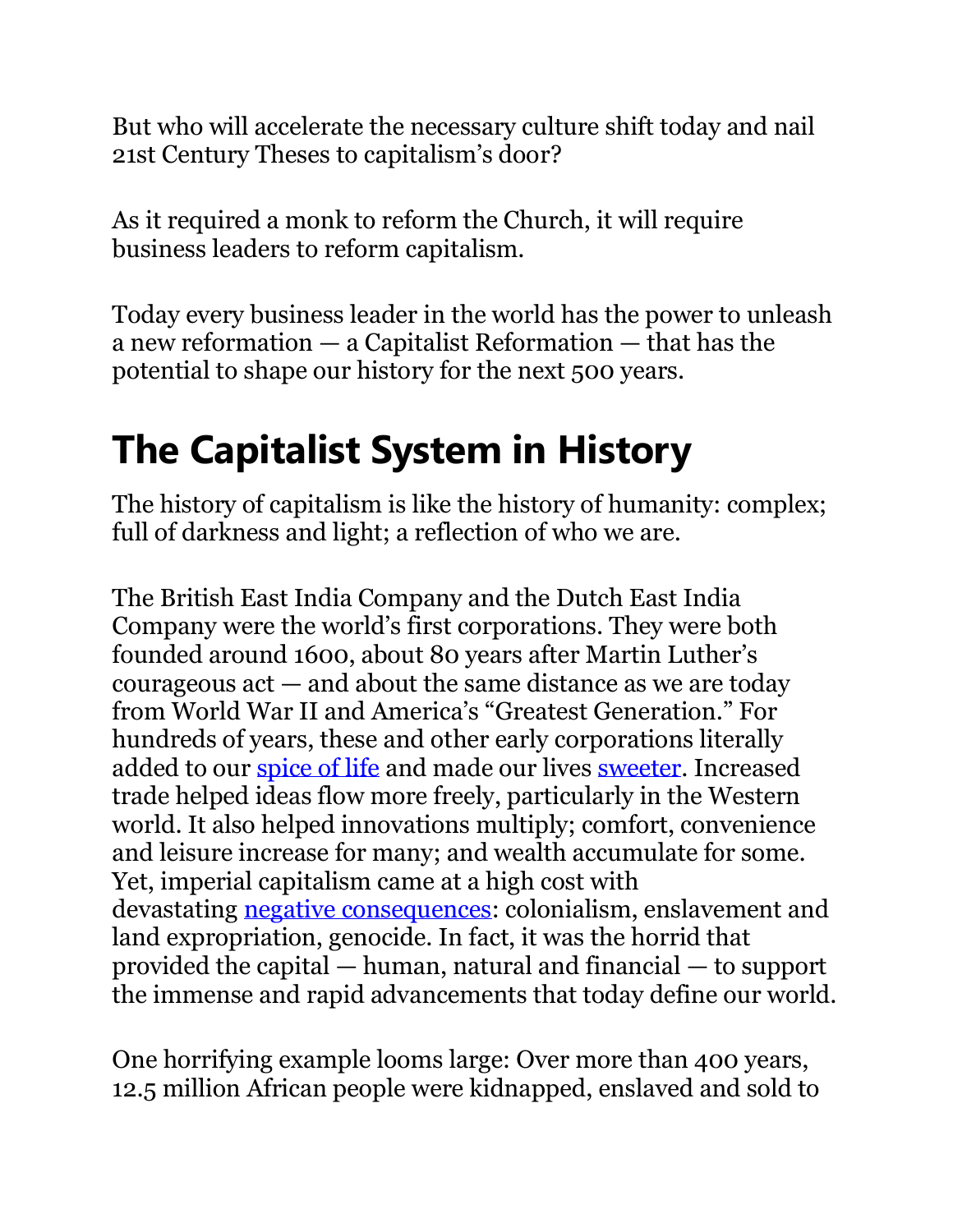build wealth and power largely for white men in the United States, the Caribbean and South America, as well as in Portugal, Spain and the UK. The first enslaved Africans were shipped directly to the Americas in [1518,](http://www.bbc.co.uk/worldservice/africa/features/storyofafrica/9generic3.shtml) one year after Martin Luther nailed his 95 Theses to the door of Castle Church. The centrality and largely unconstrained profit motive in capitalism has been with us since the beginning.

We are all making decisions — and have been making decisions for centuries — within the cultural and legal context of the economic system of capitalism as it has has been designed: in order to maximize profit. Since its beginning, that system has been based upon perverse incentives — incentives that led capitalists to enslave 12.5 million human beings. Those incentives led business people to pack human beings like cord wood, chained together in inhuman conditions, because that was the best way to ship container loads of "product" to maximize yield. It was business people — not just slave traders and plantation owners, but also their bankers and insurers — who priced their "product" to account for 20 to 30 percent loss in transit; 20 to 30 percent loss of human lives; 20 to 30 percent loss of mothers and fathers, of daughters and sons. That cold calculation was a result of the embedded incentives in the same economic system upon which our current global economy is based.

Any righteous judgment today of the individual ethics and morality of those business people does not address our willful blindness or lack of motivation to fix the still-present flaw in the design of an unjust system and the structural inequities and loss of our humanity that result.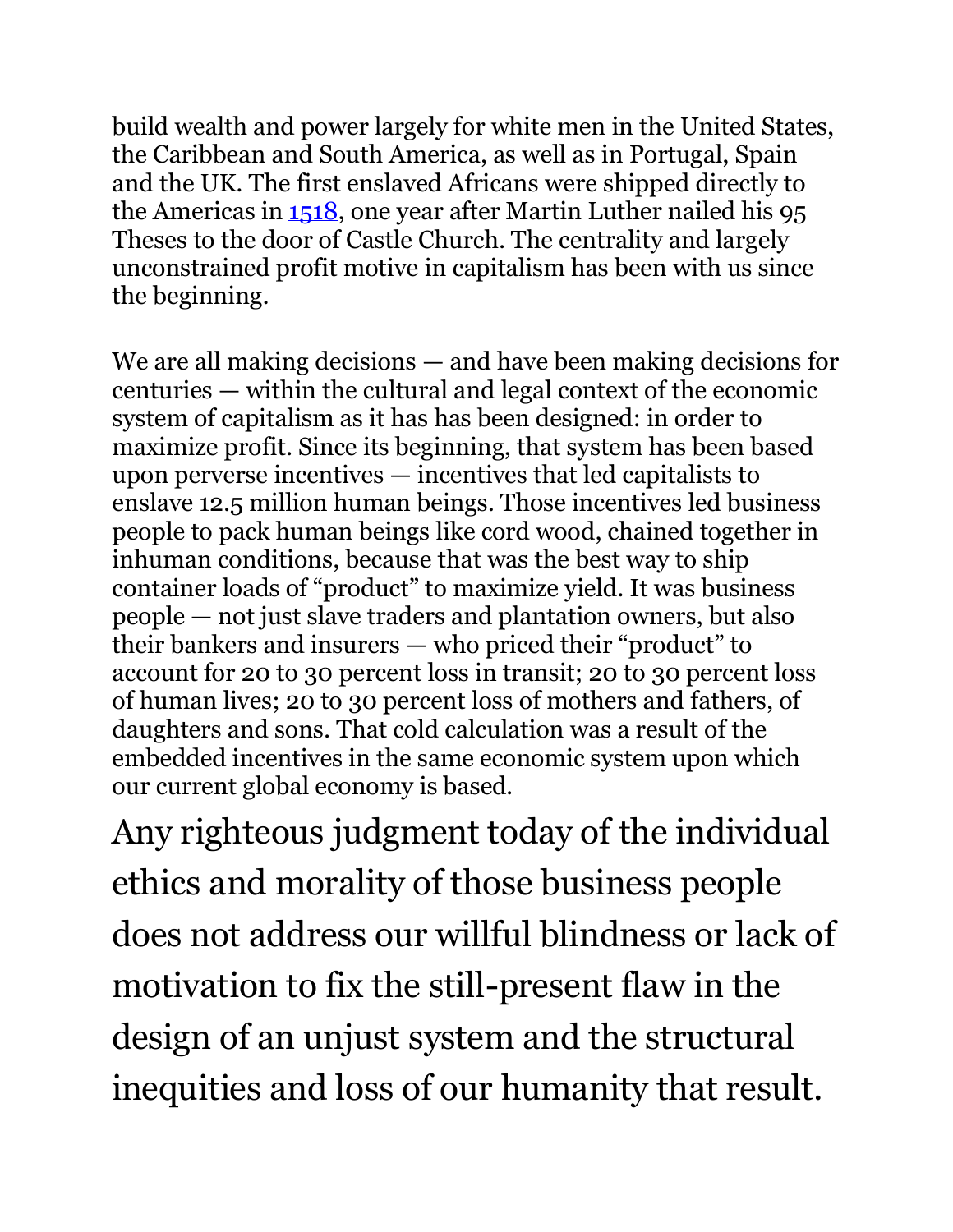But the point of looking clear-eyed at the history of capitalism is not about individual actions or inactions. It's about having the courage to recognize the [hard truths](https://www.newsweek.com/2018/12/07/bryan-stevenson-racism-equal-justice-initiative-national-memorial-peace-and-1234169.html) of the economic system in which we have been operating. The profits from the **business of** [slavery](https://www.chronicle.com/article/SlaveryCapitalism/150787) helped finance the Industrial Revolution that created the world we know today.

If business leaders want to take credit for all the good that has come from capitalism, then we also must reconcile all the bad that has come along with it. One way to do that is to use our unique power and privilege to design and invest in a better system that serves all of us, not just some of us.

### **A Capitalist System for the Future**

The perverse incentives inherent in a largely unconstrained capitalist system still exist. These incentives drive behaviors that increase inequality, reduce social mobility, devalue communities, deplete soils, acidify oceans, destroy biodiversity, trigger mass migrations and social instability, and fuel violence and war. These perverse incentives lead to concrete business practices such as predatory pricing, wage suppression, insufficient investment in a [just transition](https://www.greeneconomycoalition.org/news-analysis/investing-in-a-just-transition-1) to zero-carbon business models, as well as business trends that are or are likely to impose huge costs on taxpayers resulting from rising contract labor, accelerating automation and worsening natural disasters. From the perspectives of a growing number of business leaders, investors and policy makers, these incentives are now creating unacceptable systemic risk. This is why [the systemic design flaws in](https://www.forbes.com/sites/jaycoengilbert/2018/08/15/sen-elizabeth-warren-republicans-ceos-blackrocks-fink-unite-around-accountable-capitalism/#17ff466a51d9)  [unconstrained capitalism are creating unlikely bedfellows](https://www.forbes.com/sites/jaycoengilbert/2018/08/15/sen-elizabeth-warren-republicans-ceos-blackrocks-fink-unite-around-accountable-capitalism/#17ff466a51d9) such as Sen. Elizabeth Warren, Vice President Mike Pence and BlackRock CEO Larry Fink.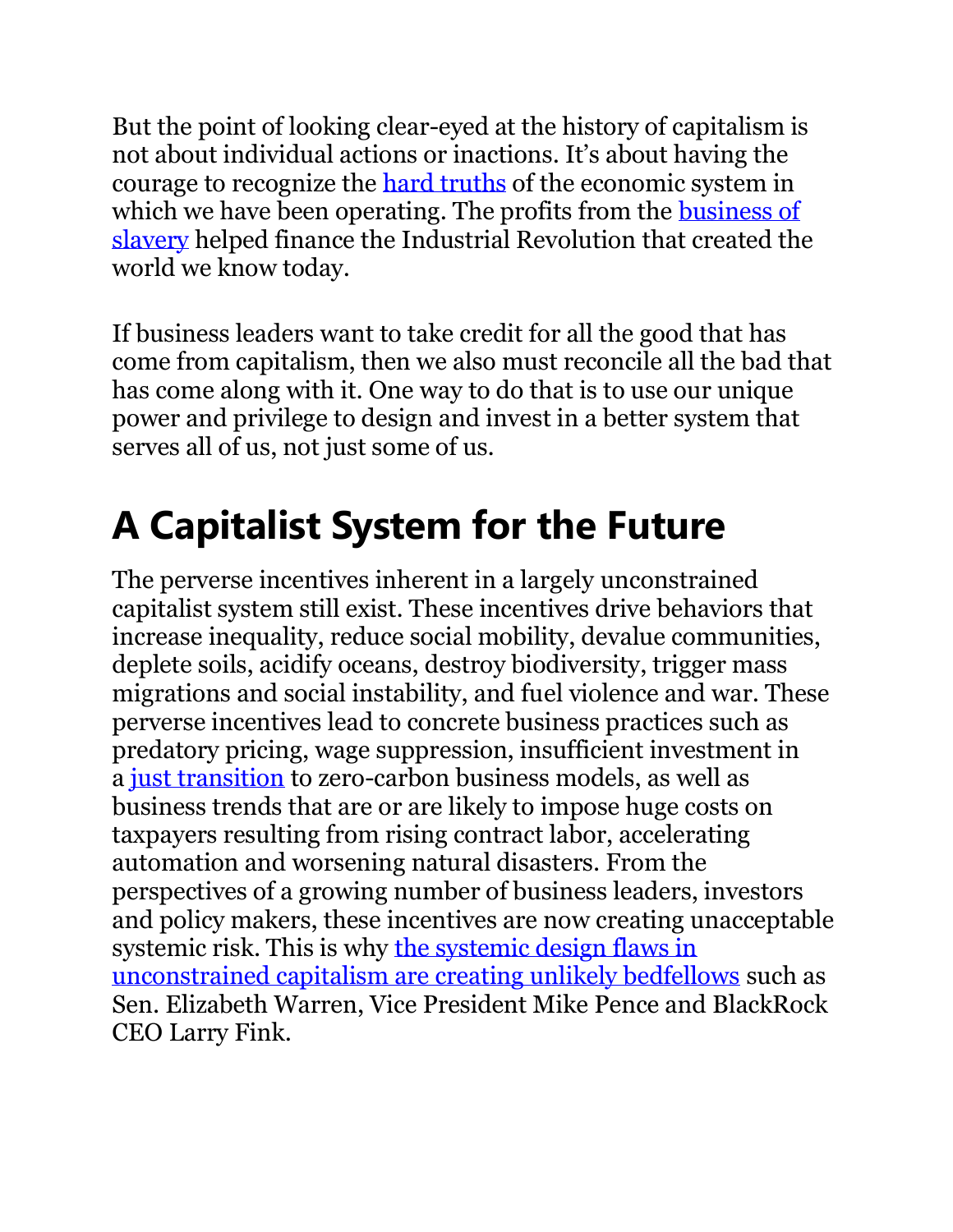BlackRock manages more than \$6 trillion in assets, making it the largest investor in the world. Fink's just-released 2019 Letter to CEOs titled "[Purpose & Profit](https://www.blackrock.com/corporate/investor-relations/larry-fink-ceo-letter)" challenges CEOs to lead with purpose and follows his 2018 letter which served notice that if both publicly traded and private companies can't demonstrate that they're creating positive social value, they might lose their license to operate and, more pointedly, lose BlackRock's support. These are big words from the largest institutional investor on the planet. One observer called it "[a watershed moment](https://www.nytimes.com/2018/01/15/business/dealbook/blackrock-laurence-fink-letter.html) on Wall Street, one that raises all sorts of questions about the very nature of capitalism."

One of the most powerful arguments of the counter-reformation is used so often it has an acronym: TINA, which stands for There Is No Alternative. Sometimes this argument is used with condescension, sometimes in resignation.

The good news is that today There Is a Credible Alternative. It is no longer acceptable to lament the constraints of market forces, wishing there were a tool that could harness unconstrained capitalism's otherwise amoral power for a higher purpose than profit maximization. That tool is here today, and it is in use by companies across the globe.

Vice President Pence and 16 other Republican governors have passed legislation to create a new tool for corporate governance that attempts to solve capitalism's system design problem. Today, 34 states and two countries have passed benefit corporation laws that give business leaders and investors a choice to use this new corporate governance structure that aligns the interests of business with the interests of of society. Roughly a half dozen other countries are at various stages of considering similar legislation.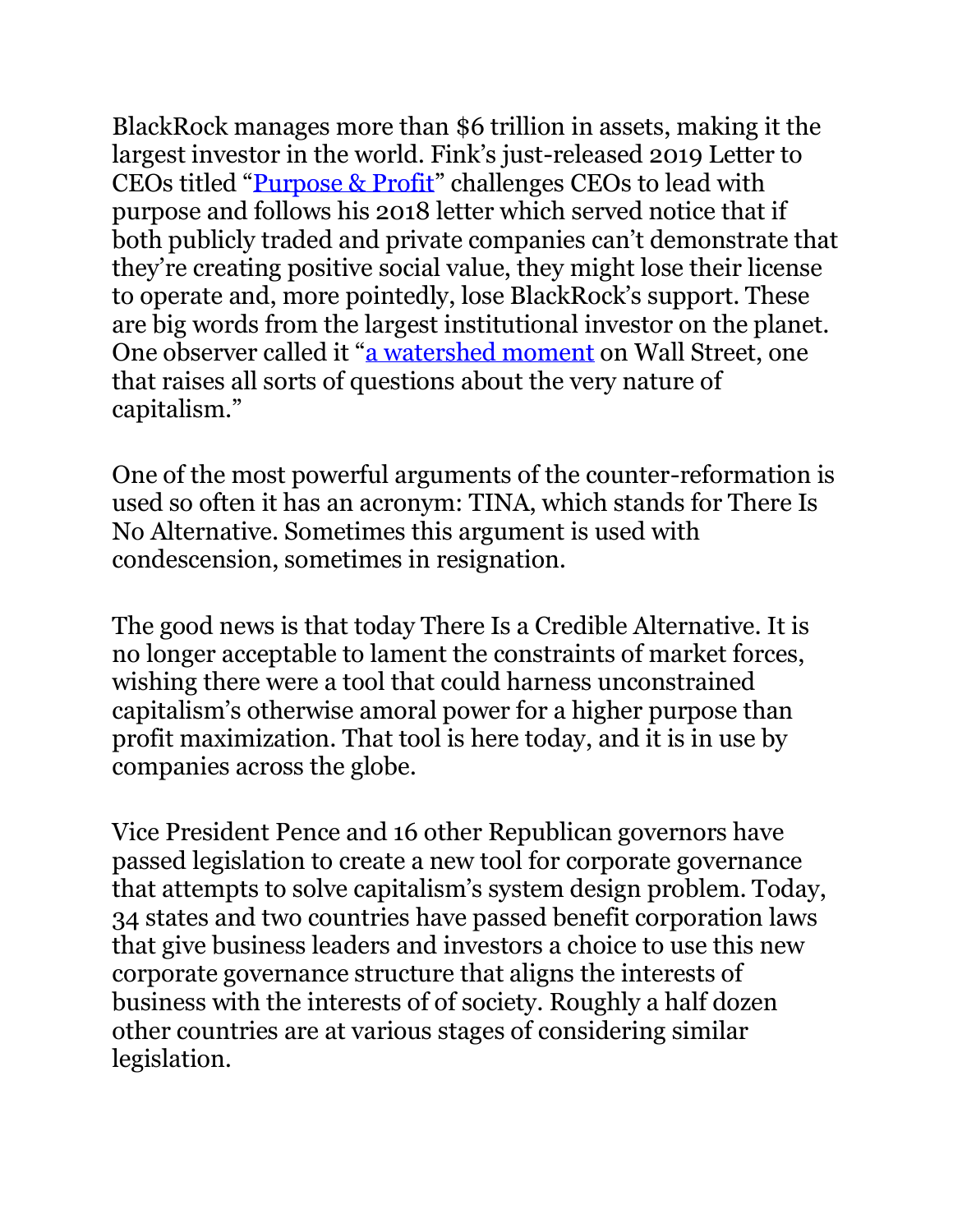Companies that adopt benefit corporation governance create greater accountability [to serve the public interest \(that](http://benefitcorp.net/)'s all of us, by the way) because they are required to consider the impact of their decisions not only on their shareholders but also on their workers, customers, suppliers, communities and the environment. More than 8,000 businesses — so far predominantly disruptive private companies such as [Allbirds](https://www.wsj.com/articles/trendy-sneaker-startup-allbirds-laces-up-1-4-billion-valuation-1539281112) in footwear, [Lemonade](https://www.insurancejournal.com/news/national/2017/12/19/474730.htm) in insurance, and [Beta Bionics](https://www.massdevice.com/beta-bionics-raises-58m-for-ilet-bionic-pancreas/) in medical devices — have already voluntarily adopted benefit corporation governance. Collectively, they have raised more than \$2 billion in venture capital, private equity, and in the first initial public offering by [Laureate](https://www.forbes.com/sites/jaycoengilbert/2018/01/04/for-profit-higher-education-yes-like-this-please/#786222af7937)  [Education](https://www.forbes.com/sites/jaycoengilbert/2018/01/04/for-profit-higher-education-yes-like-this-please/#786222af7937) led by KKR. Fortune 500 companies such as Unilever, Danone, P&G and Nestle are using benefit corporation governance or similar structures for their purpose-driven subsidiaries.

Seeing promise, in August 2018, Sen. Warren (now a presidential candidate) introduced the [Accountable Capitalism Act](https://www.wsj.com/articles/companies-shouldnt-be-accountable-only-to-shareholders-1534287687) to accelerate adoption of this new corporate governance tool by making it mandatory for large companies. The legislation would require the [fewer than 4,000 corporations](https://www.naics.com/business-lists/counts-by-company-size/) in the United States that generate more than \$1 billion in revenue to adopt benefit corporation governance so that the purpose of these businesses is aligned with the interests of society. David Leonhardt of The New York Times called this "the [most intriguing policy idea](https://www.brookings.edu/blog/up-front/2018/08/20/sen-warrens-accountable-capitalism-act-rightfully-challenges-a-central-tenet-of-corporate-governance-theory/) to come out of the early 2020 campaign." Others, including Nobel Laureate in economics [Robert Shiller,](https://www.youtube.com/watch?v=anh1K10nA8U) have also found benefit corporation governance a promising innovation.

Whether you think Sen. Warren's regulatory approach is a good or bad idea isn't really the point. The point is that the world's largest investors, political leaders and thought leaders across the ideological spectrum agree on one thing: We need to evolve this institution of capitalism so that it is serving the interests of all people and communities, not just the interests of shareholders. We need to reform the institution of capitalism so that "in order to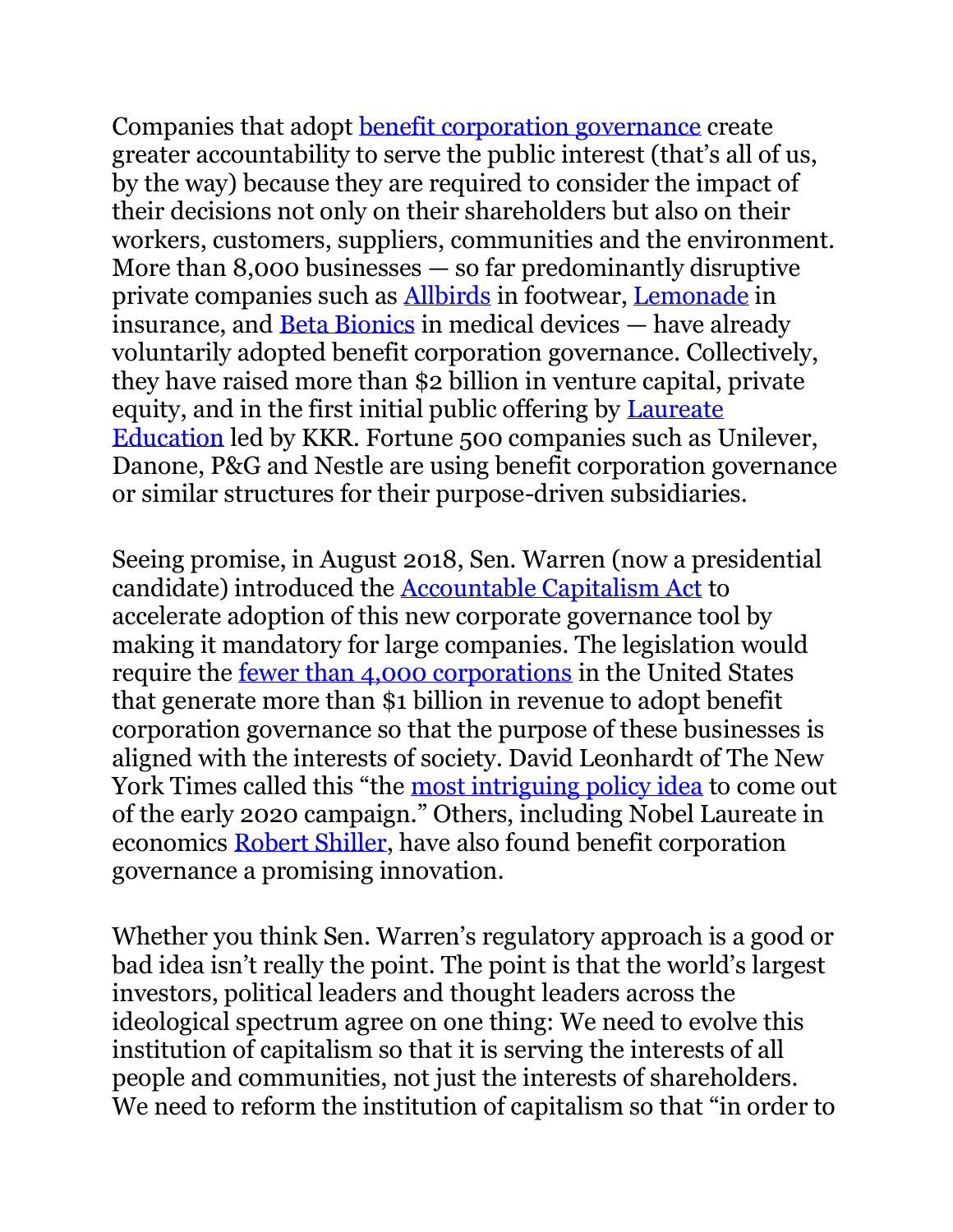maximize profit" is no longer the driving force and sole purpose of business.

And the stakes are getting higher.

In a world where machines and humans are integrated, where corporations track our every movement and curiosity, where algorithms manipulate us to buy things at certain times or vote certain ways, we are putting into the hands of business leaders the power to answer fundamental questions: What does is mean to be human? Does privacy exist? Is there free will?

This raises the big question: What operating system do we want for capitalism in the 21st century?

If the operating system says business leaders must make decisions "in order to maximize profit," then we will deploy these new technologies accordingly, and we will end up in a very different world than if the operating system says we must make decisions "in order to maximize benefit for society."

A [recent article](https://www.ft.com/content/a84647f8-0d0b-11e9-a3aa-118c761d2745) by the U.S. business editor of The Financial Times asks "should business put purpose before profit?" After surveying the landscape of people wrestling with this system design question, he concludes: "For this capitalist reformation to succeed, however, it will have to prove it has more substance than spin, survive the market's down cycles and persuade a public whose faith in corporate and institutional elites remains fragile."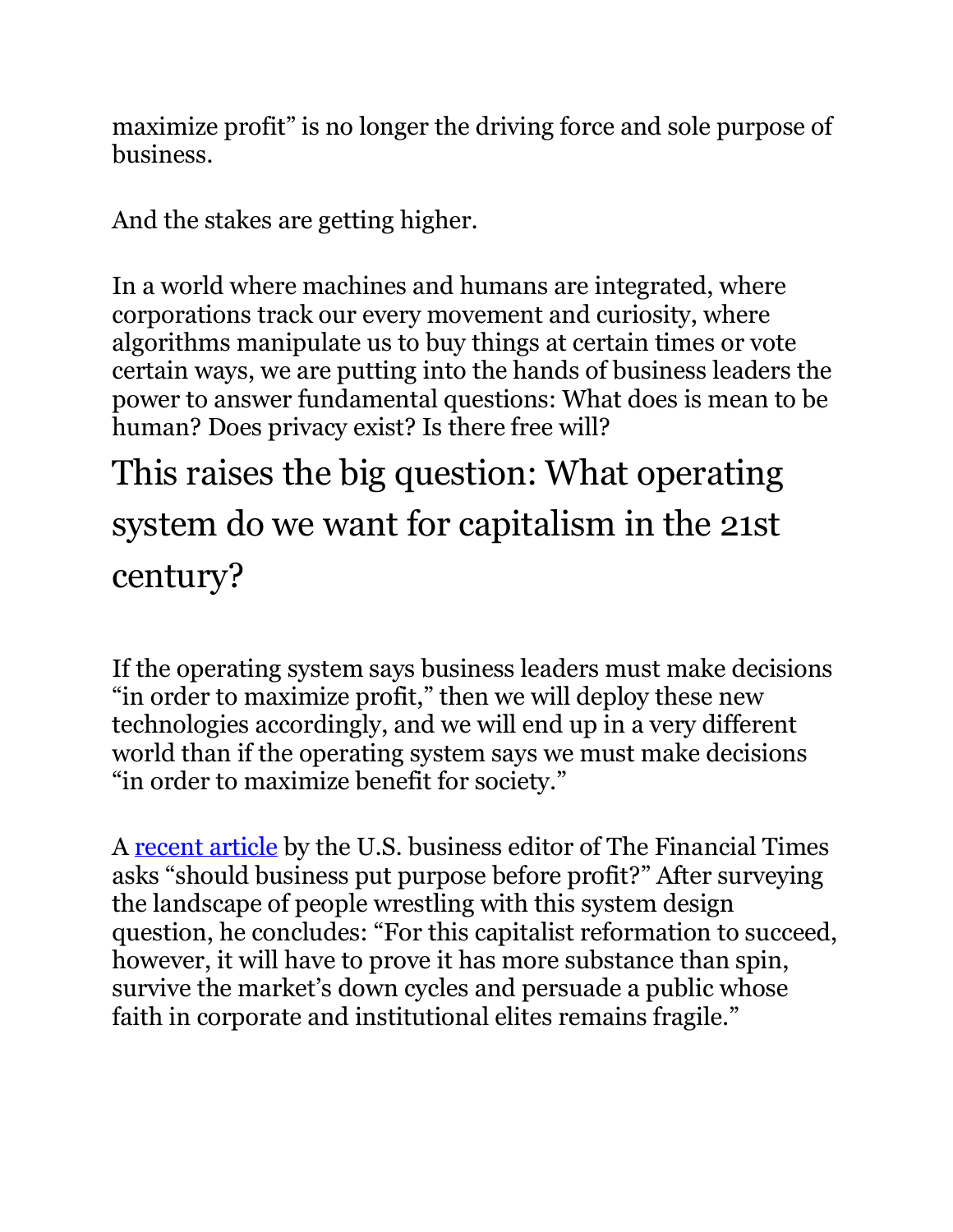In answer to that challenge, today more than 8,000 businesses have adopted benefit corporation governance and 2,600 businesses have met the performance, transparency and accountability requirements to become [Certified B Corporations.](https://bcorporation.net/about-b-corps) The leaders of these businesses share one vision: to replace the source code error in the operating system of capitalism shareholder primacy — that dictates every decision seek to meet the objective "in order to maximize profit," and to replace it with an operating system that empowers every decision to seek to meet the objective "in order to maximize benefit for society."

A Capitalist Reformation is about reimagining the purpose of business and redefining success.

Certified B Corporations and benefit corporations are part of a much broader global movement of people using business as a force for good: Conscious Capitalism, Circular Economy, The B Team, Sistema B, Coalition for Inclusive Capitalism, Business Alliance for Local Living Economies, Social Venture Circle, LEED, Fair Trade, Organic, Impact Investing, to name just a few in this diverse ecosystem of reformers.

We are all parts of a global culture shift to reform capitalism so its purpose is to create value for everybody, not just a few. The role of Certified B Corporations and benefit corporations in this broader movement is to make sure that this movement is meaningful and lasting: that there are real legal structures to support this behavior, performance standards to address understandable skepticism and public transparency to invite improvement on our inevitable shortcomings.

We are at the early stages of a Capitalist Reformation. The doctrine of shareholder primacy is a form of oppression and resistance to our basic nature as human beings. We have been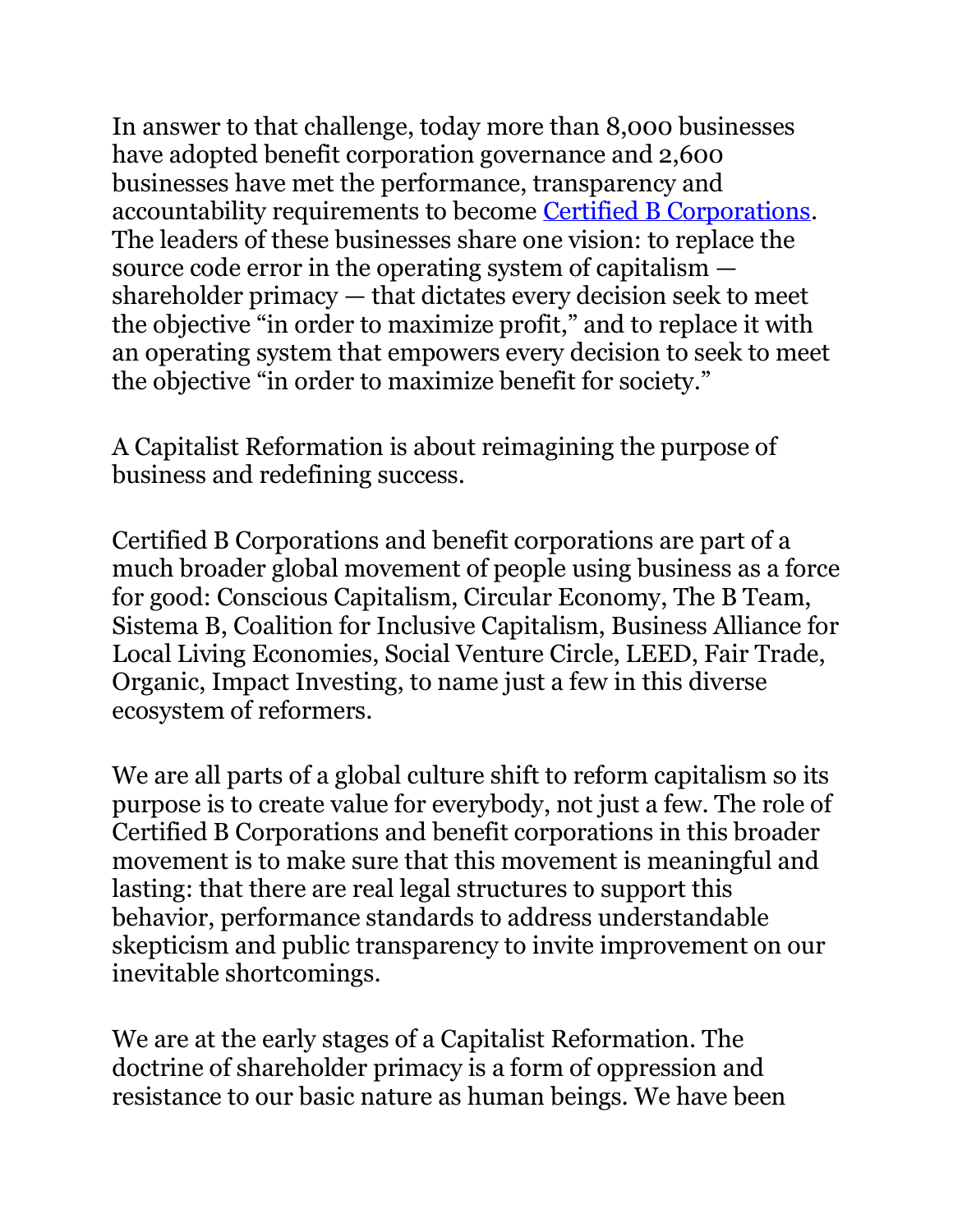born into an economic system that treats us as less than human as Homo Economicus. This old system does not value our humanity. But a new system is being born. This new system serves a 21st century model of leadership whose purpose is to create value for all stakeholders, not just shareholders. And this new system will help us live into our full potential as human beings.

Here is the [Declaration](https://bcorporation.net/about-b-corps) that one group of business leaders is nailing to capitalism's door:

*"We envision a global economy that uses business as a force for good.*

*This economy is comprised of a new type of corporation — the B Corporation — which is purpose-driven and creates value for all stakeholders, not just shareholders.*

*As B Corporations and leaders of this emerging economy, we believe:*

*That we must be the change we seek in the world;*

*That all business ought to be conducted as if people and place mattered;*

*That, through their products, practices and profits, businesses should aspire to do no harm and benefit all.*

*To do so requires that we act with the understanding that we are each dependent upon another and thus responsible for each other and future generations."*